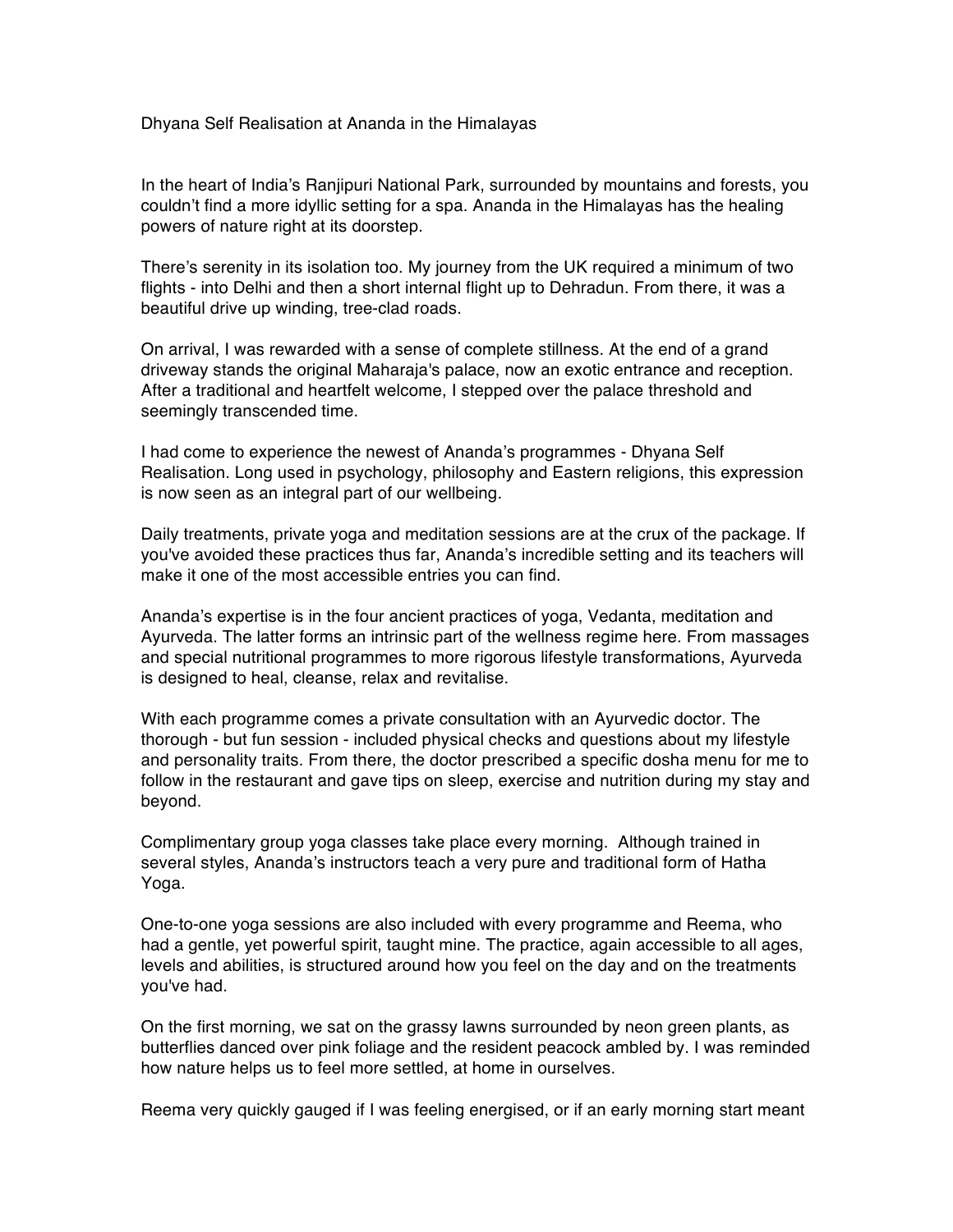a different approach was needed. She challenged me to find my limit but also used her experience to keep it simple.

As a tried and tested yogi, avid meditator and teacher, naively, my question was less about what I could learn and more about how relaxed and perhaps tanned (don't judge), I could be by the end of the week.

During one session however, I was told me that even with all my years of practice, I still need focus. I won't lie; my ego was a little bruised.

Ananda is rooted in the ancient Indian philosophy of Vedanta, and guests are invited to twice daily lectures on a range of topics.

There's also daily group meditation at dusk, helping to calm the mind at the end of the day. Each guided meditation focuses on a different topic and each session gently builds on the last. A fully guided Yoga Nidra - a relaxation technique known as yogic sleep was my favourite.

Unlike at home, with all of these sessions there was no external noise, no distractions and nowhere else to be.

In the Ananda spa, men and women have separate hydrotherapy areas with sauna, steam and reflexology pools, while treatment rooms overlook the dramatic Himalayan landscape.

Specialising in Ayurveda, the spa is committed to the authenticity of this ancient life system, using traditional brass vessels, wooden beds, oils and powders. Expert therapists who begin with a beautifully sung prayer give treatment rituals, such as the fourhanded Abhayanga massage.

There's also a comprehensive range of international, fusion and beauty treatments, including Swedish, Thai and Earth Stone massage, Shiatsu and Tibetan rituals. All stays include daily use of the facilities - Steam, Sauna, Chill Plunge Pool and Kneipp Hydrotherapy Foot Bath.

Overlooking the outdoor pool is a well-equipped gym, where trainers offer individual and group sessions. There's also an on-site golf course, white water rafting trips, hikes and wildlife safaris in the surrounding mountains.

In addition, Ananda hosts regular workshops with Visiting Masters in different areas of wellbeing. Each month, teachers, therapists, healers, Ayurvedic doctors and guides visit from around the world offering their expertise to guests.

A typical day begins with a cup of warm ginger, lemon and honey, delivered to your door. At each meal, a healthy, intuitive food menu contains only the dishes suitable for your Ayurvedic body type (your dosha): Vata, Pitta or Kapha.

An impressive range of Oriental, Indian and European dishes are also offered, and the